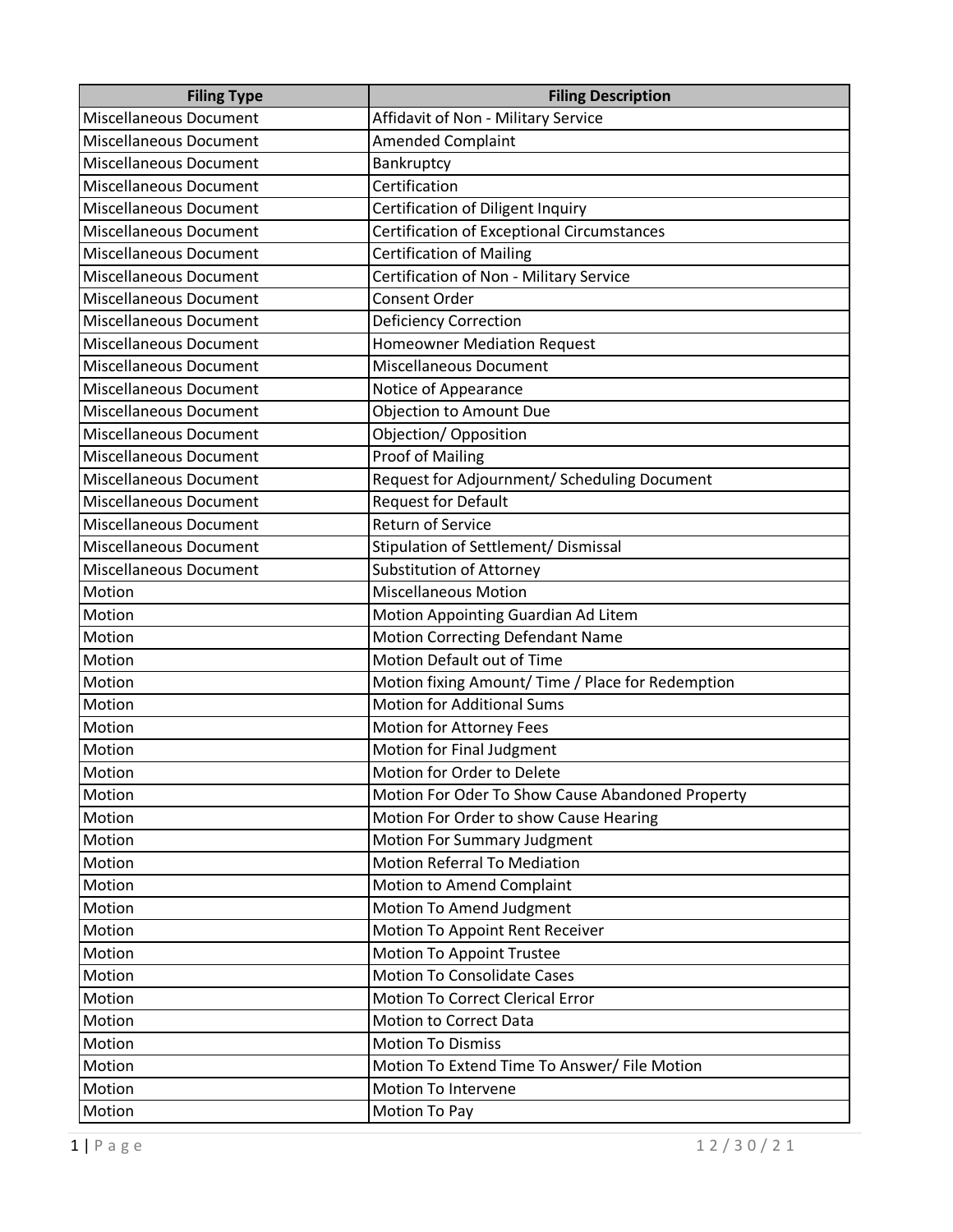| Motion                 | Motion To Pay Surplus Funds Out Of Court                  |
|------------------------|-----------------------------------------------------------|
| Motion                 | Motion To Proceed Summarily - Abandoned Property          |
| Motion                 | <b>Motion To Reconsider</b>                               |
| Motion                 | Motion To Reform Mortgage                                 |
| Motion                 | <b>Motion To Reinstate Case</b>                           |
| Motion                 | <b>Motion To Relive Counsel</b>                           |
| Motion                 | Motion TO Set Aside Sheriffs Sale                         |
| Motion                 | <b>Motion To Stay Case</b>                                |
| Motion                 | Motion To Stay of Sheriff Eviction                        |
| Motion                 | Motion To Stay of Sheriff Sale                            |
| Motion                 | <b>Motion To Strike Answer</b>                            |
| Motion                 | Motion To Substitute Plaintiff                            |
| Motion                 | Motion To Transfer To Another Venue                       |
| Motion                 | <b>Motion To Vacate</b>                                   |
| Motion                 | <b>Motion To Vacate Order</b>                             |
| Motion                 | <b>Motion To Withdraw As Counsel</b>                      |
| Motion                 | Motion to Renew Entry of Default Judgment                 |
| Motion                 | Motion to Strike Answer and Suppress Defenses             |
| Motion                 | Motion to Strike Answer Complaint Accepted                |
| Motion                 | Motion to Strike Answer Failure to Answer Interrogatories |
| Motion                 | <b>Motion to Strike Claimants Answer</b>                  |
| Motion                 | Motion to Strike Answer for Failure                       |
| <b>Motion Response</b> | Adjournment Request (Motion)                              |
|                        |                                                           |
| <b>Motion Response</b> | Correspondence                                            |
| <b>Motion Response</b> | <b>Miscellaneous Cross Motion</b>                         |
| <b>Motion Response</b> | Cross Motion Appointing Guardian AD Litem                 |
| <b>Motion Response</b> | <b>Cross Motion Correcting Defendant Name</b>             |
| <b>Motion Response</b> | Cross Motion Default out of Time                          |
| <b>Motion Response</b> | Cross Motion fixing Amount/ Time / Place for Redemption   |
| <b>Motion Response</b> | <b>Cross Motion for Additional Sums</b>                   |
| <b>Motion Response</b> | <b>Cross Motion for Attorney Fees</b>                     |
| <b>Motion Response</b> | <b>Cross Motion for Final Judgment</b>                    |
| <b>Motion Response</b> | Cross Motion for Order to Delete                          |
| <b>Motion Response</b> | Cross Motion For Oder To Show Cause Abandoned Property    |
| <b>Motion Response</b> | Cross Motion For Order to Show Caused Hearing             |
| <b>Motion Response</b> | <b>Cross Motion For Summary Judgment</b>                  |
| <b>Motion Response</b> | <b>Cross Motion Referral To Mediation</b>                 |
| <b>Motion Response</b> | <b>Cross Motion to Amend Complaint</b>                    |
| <b>Motion Response</b> | Cross Motion To Amend Judgment                            |
| <b>Motion Response</b> | Cross Motion To Appoint Rent Receiver                     |
| <b>Motion Response</b> | <b>Cross Motion to Appoint Trustee</b>                    |
| <b>Motion Response</b> | <b>Cross Motion To Consolidate Cases</b>                  |
| <b>Motion Response</b> | <b>Cross Motion To Correct Clerical Error</b>             |
| <b>Motion Response</b> | <b>Cross Motion to Correct Data</b>                       |
| <b>Motion Response</b> | <b>Cross Motion To Dismiss</b>                            |